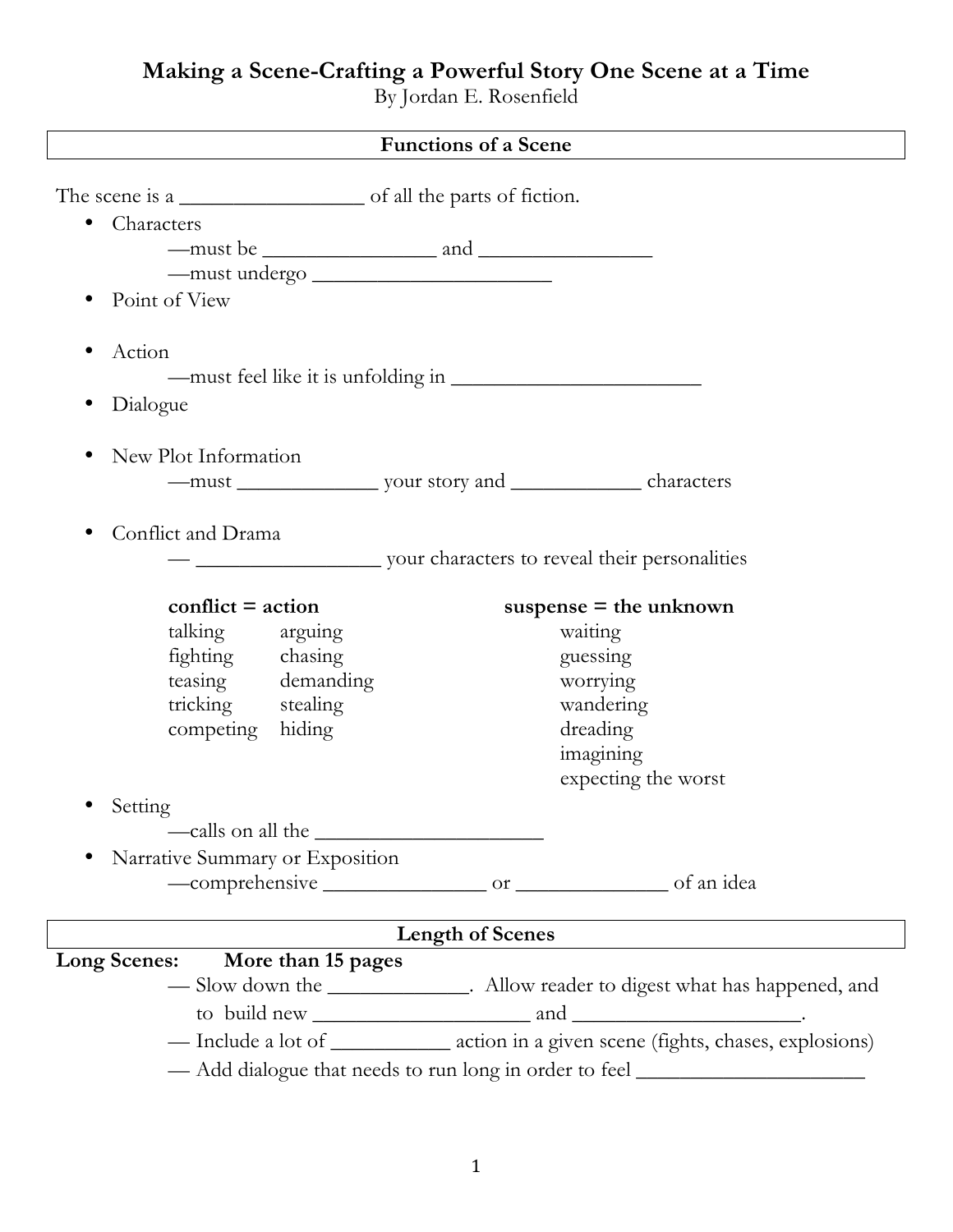#### **Short Scenes: 10 or fewer pages**

- Differentiate one character from another
- Pick up the \_\_\_\_\_\_\_\_\_\_\_\_\_\_\_ right after a long scene
- Leave the reader \_\_\_\_\_\_\_\_\_\_\_\_ for more or \_\_\_\_\_\_\_\_\_\_\_\_\_\_\_\_ with suspense
- Include multiple scenes within a chapter
- Create a sense of \_\_\_\_\_\_\_\_\_\_\_\_\_\_\_\_\_\_ by dropping bits of information one by one

# **Beginning of Scene:**

Start by asking:

- Where are my characters in the \_\_\_\_\_\_\_\_\_\_\_\_\_\_\_\_\_\_\_\_\_\_\_\_?
- Where did I leave them, and what are they \_\_\_\_\_\_\_\_\_\_\_\_\_\_\_\_\_\_\_\_\_\_\_\_\_\_?
- What is the most important piece of \_\_\_\_\_\_\_\_\_\_\_\_\_\_\_\_\_\_\_\_ that needs to be revealed in this scene?

# **Four Types of Beginnings**

- 1. \_\_\_\_\_\_\_\_\_\_\_\_\_\_\_\_\_\_\_\_\_\_ -Before starting, you'll want to establish Character Intention
	- Most Important \_\_\_\_\_\_\_\_\_\_\_\_\_\_\_\_\_\_\_\_\_\_
		- When Character will (1) \_\_\_\_\_\_\_\_\_\_\_ intention or (2) encounter \_\_\_\_\_\_\_\_\_\_\_\_\_
		- Whether intention makes sense to your \_\_\_\_\_\_\_\_\_\_\_\_\_\_\_\_\_
		- Who will \_\_\_\_\_\_\_\_\_\_\_\_\_\_\_ your characters achieve their goal
		- Who will \_\_\_\_\_\_\_\_\_\_\_\_\_\_\_\_\_\_ them

# 2. \_\_\_\_\_\_\_\_\_\_\_\_\_\_\_\_\_\_\_\_\_\_

- Get straight to the action. Don't vour
- Hook the reader with big or surprising \_\_\_\_\_\_\_\_\_\_\_\_\_\_\_\_\_\_\_.
- Be sure the action is \_\_\_\_\_\_\_\_\_\_\_\_\_\_\_\_\_\_\_\_\_ to your character.
- first, the later

# 3. \_\_\_\_\_\_\_\_\_\_\_\_\_\_\_\_\_\_\_\_\_\_

- to  $\bullet$
- when information needs to be given \_\_\_\_\_\_\_\_\_\_\_\_\_\_\_\_ an action
- when a character's thoughts or intentions be revealed in action

# 4. \_\_\_\_\_\_\_\_\_\_\_\_\_\_\_\_\_\_\_\_\_\_

- Use details
- Allow scenery to set the \_\_\_\_\_\_\_\_\_\_\_\_\_\_\_\_ of the scene
- Use scenery to reflect a character's \_\_\_\_\_\_\_\_\_\_\_\_\_\_\_\_\_\_\_\_\_\_\_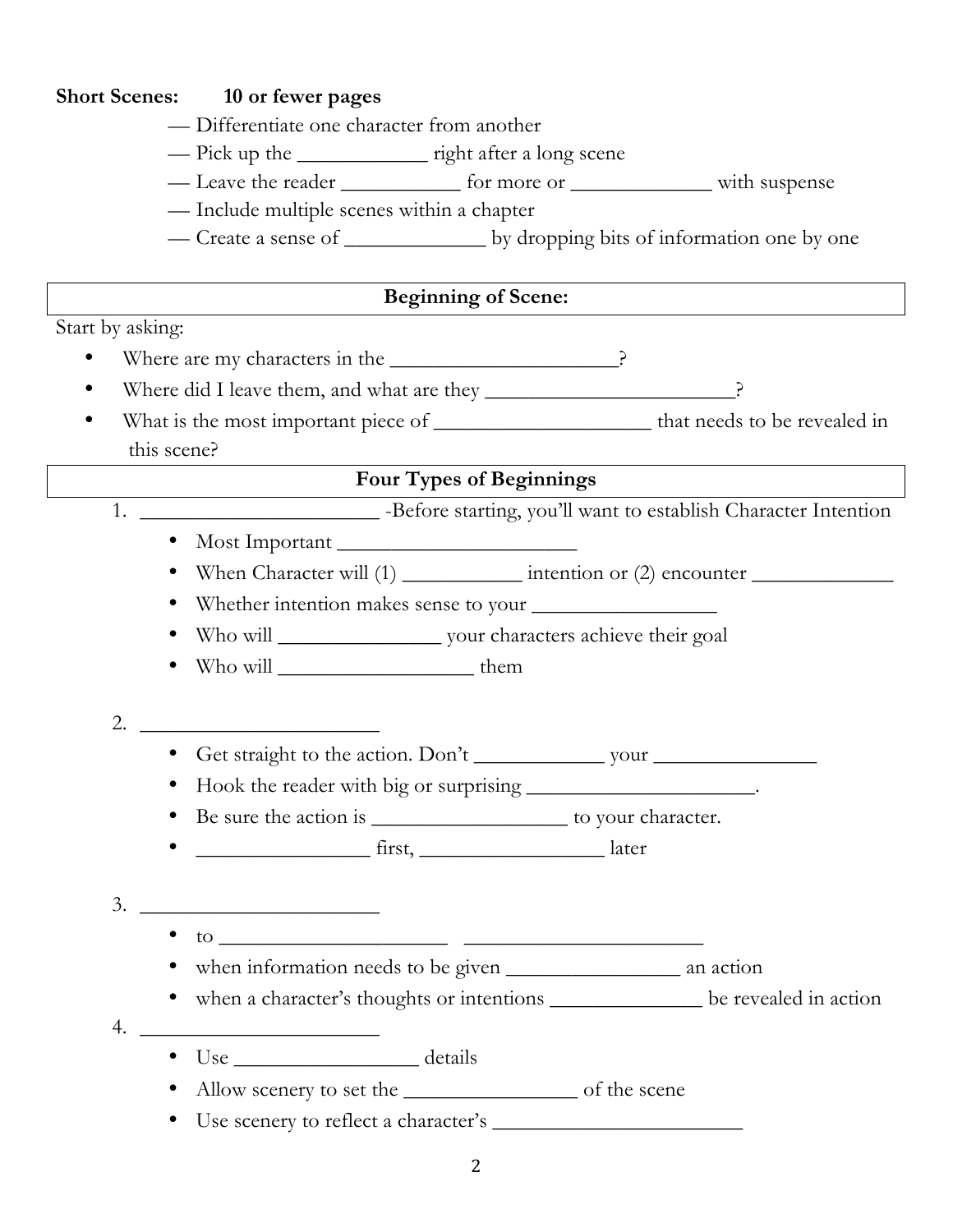• Show the <u>setting</u> on the character

#### **Middle of the Scene**

Four ways to "Up the Ante" to complicate the characters' lives:

#### **1. The Withhold**

- Dangle objects of \_\_\_\_\_\_\_\_\_\_\_ just out of reach (emotions, information, objects)
- The longer you withhold, the more \_\_\_\_\_\_\_\_\_\_\_\_\_\_\_\_ you build

#### **2. The Danger Element**

- $\sigma$  or  $\sim$
- How your character reacts to danger reveals his true \_\_\_\_\_\_\_\_\_\_\_\_\_\_\_\_\_\_\_\_\_\_\_\_\_ Example: shy character suddenly shows bravery/Macho character terrified when life at stake

#### **3. Scene Stealer**

• Delaying a scene the reader \_\_\_\_\_\_\_\_\_\_\_\_\_\_\_\_\_\_\_\_\_ is coming

# **4. The Unexpected Revelation**

• Can come with devastating effect or \_\_\_\_\_\_\_\_\_\_\_\_\_\_\_ and \_\_\_\_\_\_\_\_\_\_\_\_\_\_

# **End of Scene: (6 types)**

**Zoom-in** -to bring the reader \_\_\_\_\_\_\_\_\_\_\_\_\_\_ \_\_\_\_\_\_\_\_\_\_\_\_\_\_\_\_\_

Ø **Character Summarizes** the scene in interior monologue or simple dialogue. Lets reader know of character's \_\_\_\_\_\_\_\_\_\_\_\_\_\_\_\_\_\_ pulse

# Ø **Revelatory Dialogue or Action**

Builds \_\_\_\_\_\_\_\_\_\_\_\_\_\_\_ for the next scene

# Ø **Cliffhanger** adds suspense. **Do Not Overuse.**

-Leave a character in grave

-cut an \_\_\_\_\_\_\_\_\_\_\_\_\_\_\_\_\_\_ short

-change character's perception of \_\_\_\_\_\_\_\_\_\_\_\_\_\_\_\_\_\_\_\_